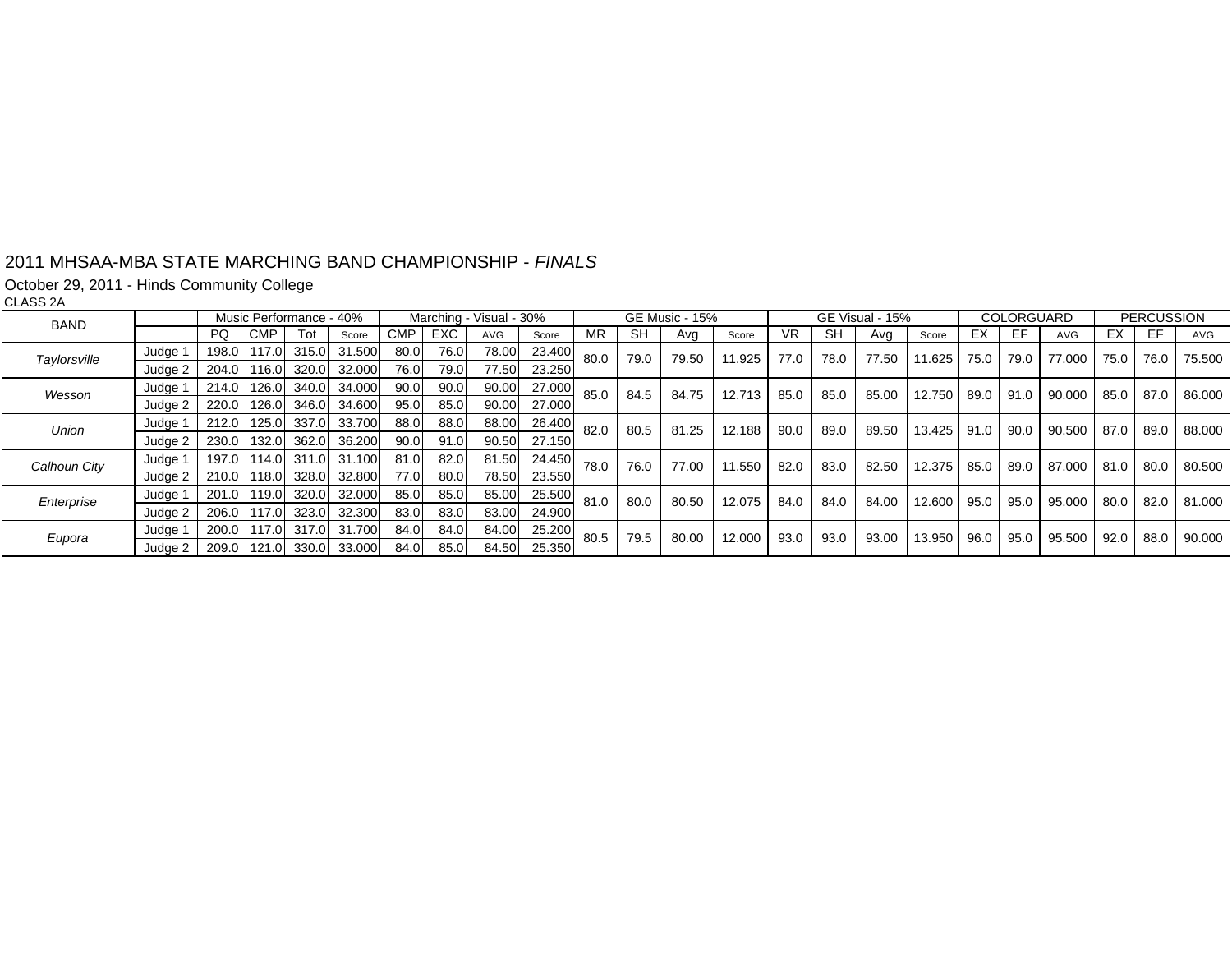## 2011 MHSAA-MBA STATE MARCHING BAND CHAMPIONSHIP - FINALS - MHSAA-MBA STATE MARCHING BAND CHAMPIONSHIP<br>October 29, 2011 - Hinds Community College

### SCORING SUMMARY

| <b>BAND</b>  |         | <b>MUSIC</b>       | <b>VISUAL</b>      |         |              | <b>GENERAL EFFECT</b> |  |        |
|--------------|---------|--------------------|--------------------|---------|--------------|-----------------------|--|--------|
|              | JUDGE 1 | JUDGE <sub>2</sub> | JUDGE <sub>1</sub> | Judge 2 | <b>MUSIC</b> | <b>VISUAL</b>         |  |        |
| Taylorsville | 31.500  | 32.000             | 23.400             | 23.250  | 11.925       | 11.625                |  |        |
| Wesson       | 34.000  | 34.600             | 27.000             | 27.000  | 12.713       | 12.750                |  |        |
| <b>Union</b> | 33.700  | 36.200             | 26.400             | 27.150  | 12.188       | 13.425                |  | А      |
| Calhoun City | 31.100  | 32.800             | 24.450             | 23.550  | 11.550       | 12.375                |  | C<br>ت |
| Enterprise   | 32.000  | 32.300             | 25.500             | 24.900  | 12.075       | 12.600                |  | ◠      |
| Eupora       | 31.700  | 33.000             | 25.200             | 25.350  | 12.000       | 13.950                |  | O      |

| CLASS         |
|---------------|
|               |
|               |
|               |
| $\frac{2}{A}$ |
|               |

### FINAL RESULTS

| <b>BAND</b>  | <b>MUSIC</b> |                       | <b>VISUAL</b> |           | <b>GEN EFFECT</b> |                |              | <b>COLOR GUARD</b> |                    | <b>PERCUSSION</b> |              |             |              |             |
|--------------|--------------|-----------------------|---------------|-----------|-------------------|----------------|--------------|--------------------|--------------------|-------------------|--------------|-------------|--------------|-------------|
|              | AVERAGE      | <b>RK</b>             | AVERAGE       | <b>RK</b> | <b>TOTAL</b>      | <b>RK</b>      | <b>TOTAL</b> | <b>PENALTIES</b>   | <b>FINAL SCORE</b> | <b>RANK</b>       | <b>SCORE</b> | <b>RANK</b> | <b>SCORE</b> | <b>RANK</b> |
| Taylorsville | 31.750       | 6.                    | 23.325        | 6         | 23.550            | 6              | 78.625       |                    | 78.625             | 6                 | 77.000       | 6           | 75.500       | 6           |
| Wesson       | 34.300       | $\mathbf{2}^{\prime}$ | 27.000        |           | 25.463            | 3              | 86.763       |                    | 86.763             | ⌒                 | 90.000       | 4           | 86.000       | ◠<br>w      |
| <b>Union</b> | 34.950       |                       | 26.775        |           | 25.613            | $\overline{2}$ | 87.338       |                    | 87.338             |                   | 90.500       | 3           | 88.000       | ◠           |
| Calhoun City | 31.950       | 5                     | 24.000        | 5         | 23.925            | 5              | 79.875       |                    | 79.875             | 5                 | 87.000       | 5           | 80.500       | ა           |
| Enterprise   | 32.150       | 4                     | 25.200        |           | 24.675            | 4              | 82.025       |                    | 82.025             | 4                 | 95.000       | ⌒           | 81.000       | 4           |
| Eupora       | 32,350       | 3                     | 25.275        | റ         | 25.950            |                | 83.575       |                    | 83.575             | 3                 | 95.500       |             | 90.000       |             |